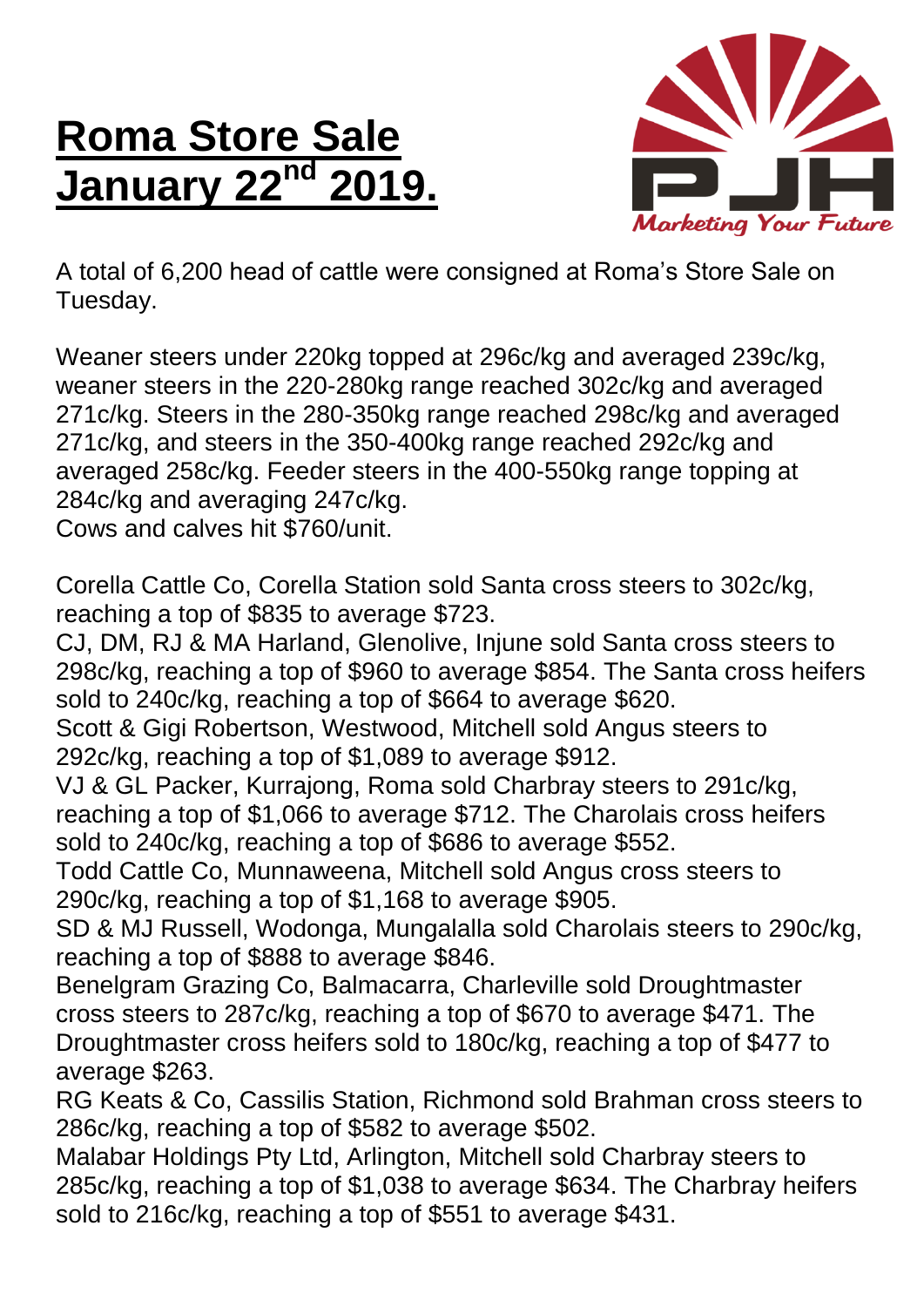PD & SE Joliffe, Walhallow, Amby sold Santa steers to 284c/kg, reaching a top of \$1,291 to average \$1,291.

IR & BN Hornick, Balmoral, Wallumbilla sold Charbray steers to 284c/kg, reaching a top of \$738 to average \$738.

Seawright Investments, Comet Downs, Injune sold Santa steers to 280c/kg, reaching a top of \$866 to average \$797.

Ian Brumpton Holdings Pty Ltd, Oaklands, Roma sold Angus steers to 280c/kg, reaching a top of \$859 to average \$803.

JS & EM Campbell sold Brahman steers to 278c/kg, reaching a top of \$918 to average \$745.

PA & HM Beitz, Haroldale, Roma sold Charolais steers to 276c/kg, reaching a top of \$940 to average \$926.

Summerdell Grazing Pty Ltd, Summerdell, Jericho sold Droughtmaster cross steers to 276c/kg, reaching a top of \$657 to average \$548. The Droughtmaster cross heifers sold to 194c/kg, reaching a top of \$443 to average \$345.

Gary and Carol Schefe Family Trust, Roma sold Charolais steers to 272c/kg, reaching a top of \$843 to average \$843.

G Groves, Kalinda, Roma sold Charbray steers to 263c/kg, reaching a top of \$1,022 to average \$967.

Heifers under 220kg topped at 211c/kg and averaged 168c/kg, while heifers in the 220 – 280kg range topped at 250c/kg and averaged 210c/kg. Heifers in the 280-350kg range topped at 242c/kg, averaging 207c/kg. Heifers in the 350-450kg range topped at 235c/kg, averaging 196c/kg.

SJ & NE Ward, Taringa, Injune sold Charbray heifers to 235c/kg, reaching a top of \$948 to average \$758.

LC & SE Malone, Braeside Station, Kynuna sold Droughtmaster heifers to 226c/kg, reaching a top of \$820 to average \$550.

Cows in the 300-400kg range reached 161c/kg and averaged 123c/kg, while cows in the 400kg-500kg range reached 203c/kg and averaged 165c/kg. Cows over 500kg topped at 210c/kg, averaging 191c/kg.

## *PJH sell 5 th position 29 th JANUARY. Please be aware that all cattle being sold must be accompanied by aNational Cattle Health Declaration as well as NVD*